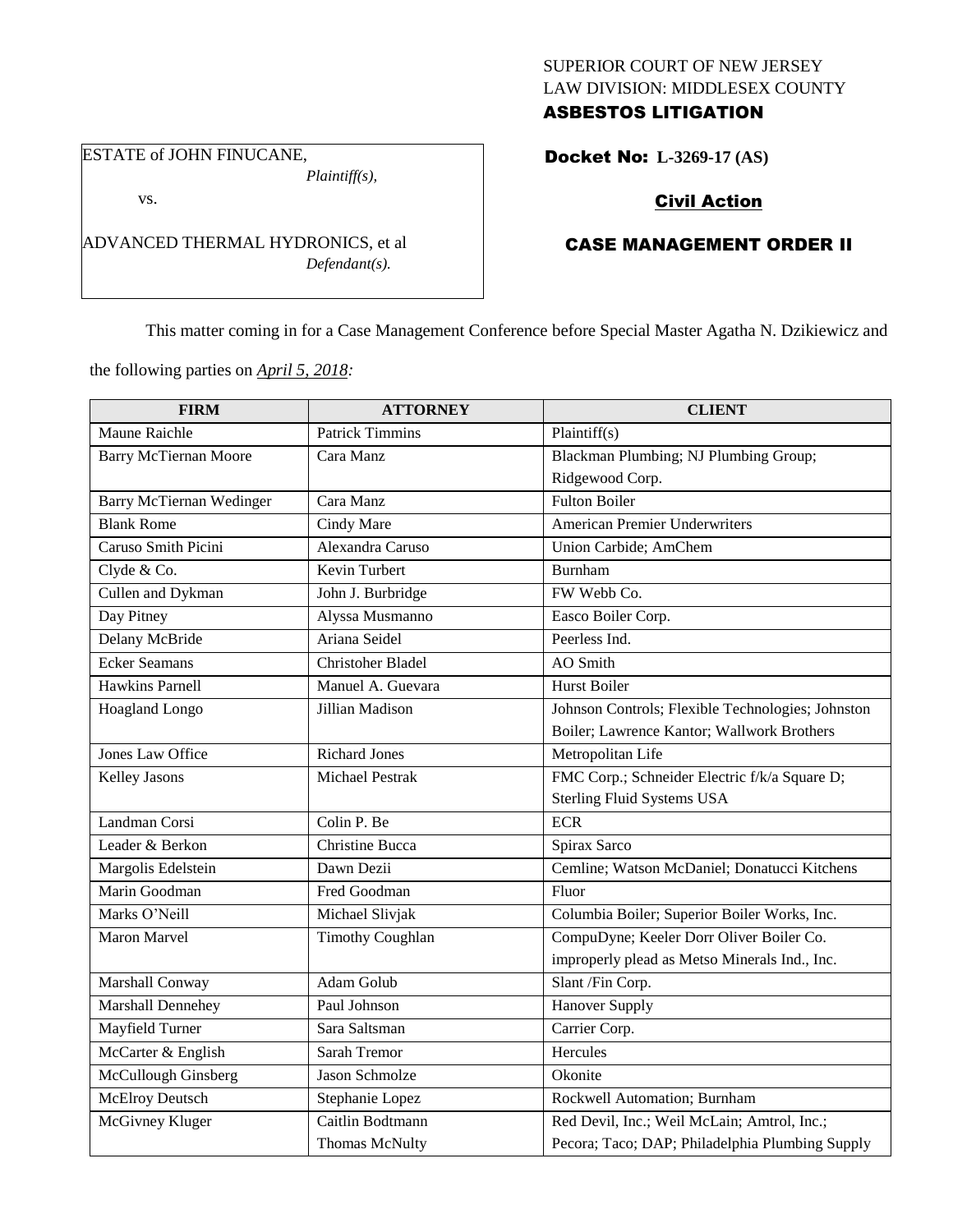| Mercer Law Offices           | Jennifer L. Stratis | The John Wood Co., Inc.                 |
|------------------------------|---------------------|-----------------------------------------|
| <b>Montgomery Fetten</b>     | Jason Rojas         | <b>JH</b> France                        |
| <b>Morrison Mahoney</b>      | Diana Hernandez     | <b>Cleaveland Range</b>                 |
| Nowell PA                    | Jacek Zapotoczny    | United Supply Co.                       |
| Pascarella DiVita            | John S. McGowan     | Rheem                                   |
| Rawle & Henderson            | Paul Smyth          | <b>Atlantic Plumbing Supply</b>         |
| Reilly McDevitt              | Adrianna Exler      | Ral Supply; Cleaver Brooks              |
| Ricci Tyrrell                | Nancy Green         | Patterson Kelley                        |
| Tanenbaum Keale c/o Speziali | Afigo Fadahunsi     | General Electric                        |
| <b>Troutman Sanders</b>      | Joanne P. Rogers    | Advanced Thermal Hydronics; Mestek Inc. |
| Weber Gallagher              | Mark Heftler        | Red White Valve                         |
| White & Williams             | Michael J. Toczyski | Bradford White; Laars Heating Systems   |
| Wilbraham Lawler             | Anisha S. Abraham   | Dunphey-Smith                           |

IT IS on this **12th** day of **April, 2018**, *effective from the conference date;*

### ORDERED as follows:

Counsel receiving this Order through computerized electronic medium (E-Mail) shall be deemed by the court to have received a copy of the filed original court document. Any document served pursuant to this Order shall be deemed to be served by mail pursuant to *R*.1:5-2.

## **DISCOVERY**

| May 4, 2018             | Plaintiff shall serve answers to wrongful death interrogatories by this date.                                                                                                                               |  |
|-------------------------|-------------------------------------------------------------------------------------------------------------------------------------------------------------------------------------------------------------|--|
| May 4, 2018             | Defendants shall serve answers to standard interrogatories by this date.                                                                                                                                    |  |
| June 22, 2018           | Plaintiff shall propound supplemental interrogatories and document requests by this date.                                                                                                                   |  |
| July 31, 2018           | Defendants shall serve answers to supplemental interrogatories and document requests by this<br>date.                                                                                                       |  |
| June 22, 2018           | Defendants shall propound supplemental interrogatories and document requests by this date.                                                                                                                  |  |
| July 31, 2018           | Plaintiff shall serve answers to supplemental interrogatories and document requests by this<br>date.                                                                                                        |  |
| October 31, 2018        | Fact discovery, including depositions, shall be completed by this date. Plaintiff's counsel shall<br>contact the Special Master within one week of this deadline if all fact discovery is not<br>completed. |  |
| November 16, 2018       | Depositions of corporate representatives shall be completed by this date.                                                                                                                                   |  |
| <b>EARLY SETTLEMENT</b> |                                                                                                                                                                                                             |  |

March 15, 2019 Settlement demands shall be served on all counsel and the Special Master by this date.

 $\_$  ,  $\_$  ,  $\_$  ,  $\_$  ,  $\_$  ,  $\_$  ,  $\_$  ,  $\_$  ,  $\_$  ,  $\_$  ,  $\_$  ,  $\_$  ,  $\_$  ,  $\_$  ,  $\_$  ,  $\_$  ,  $\_$  ,  $\_$  ,  $\_$  ,  $\_$  ,  $\_$  ,  $\_$  ,  $\_$  ,  $\_$  ,  $\_$  ,  $\_$  ,  $\_$  ,  $\_$  ,  $\_$  ,  $\_$  ,  $\_$  ,  $\_$  ,  $\_$  ,  $\_$  ,  $\_$  ,  $\_$  ,  $\_$  ,